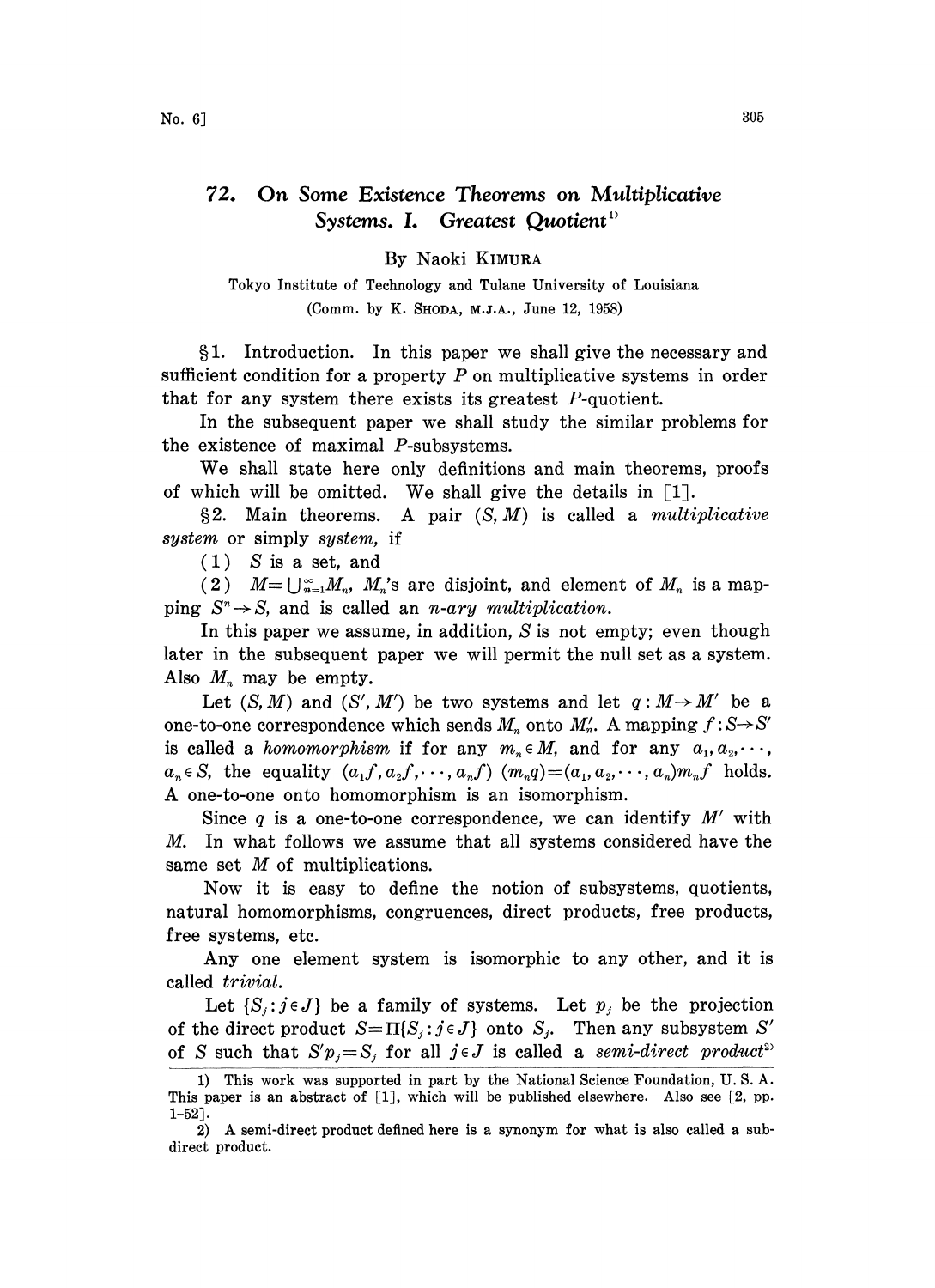of the family  $\{S_i:j \in J\}$ . Clearly a semi-direct product is not unique in general.

Let  $P$  be a property on systems. Any system satisfying  $P$  is called a  $P$ -system. It is now easy to define for  $P$  to be subsystem invariant, direct product invariant, etc. For example, if every subsystem of any  $P$ -system also satisfies  $P$ , then  $P$  is subsystem invariant.

Let also  $S$  be a system. Let  $\Re$  be a congruence on  $S$  such that;  $(1)$  S/ $\Re$  satisfies P,

(2) if  $\mathbb{R}'$  is a congruence on S such that  $S/\mathbb{R}'$  satisfies P, then  $\mathbb{R}'$ .  $\Re \subset \Re'$ .

Then we call  $S/\Re$  the greatest P-quotient of S.

A property  $P$  is called normal (prenormal), if for any system (at least one quotient of which satisfies  $P$ ) there exists its greatest P-quotient.

Theorem 1. A property  $P$  is prenormal if and only if it is semi-direct product invariant.<sup>33</sup>

Lemma. A property  $P$  is normal if and only if it is prenormal and the trivial system satisfies P.

Theorem 2. A property P is normal if and only if it is semidirect product invariant and the trivial system satisfies  $P^*$ .

Theorem 3. If a property is subsystem invariant and direct product invariant (and also it is satisfied by the trivial system), then it is a prenormal (normal) property.

Theorem 4. For any property P, there exists a (pre)normal property  $P^*$  which satisfies the following conditions:

 $(1)$   $P^*$  is (pre)normal.

(2) Any P-system is also a  $P^*$ -system.

 $(3)$  If P' is such a (pre)normal property that any P-system is a P'-system, then any  $P^*$ -system is also a P'-system.

Further, such  $P^*$  is unique; in the sense that, if  $P''$  is also such a (pre)normal property that satisfies the condition, then a system is a P\*-system if and only if it is a P"-system.

 $§3.$  Identities and implications. Let X be a set consisting of a countable number of distinct elements. Let  $F$  be the free system generated by  $X$ . Any element of  $F$  is called a word. Any pair of words, say  $(v, w)$ , is called an *identity*. A set of identity  $\{(v_i, w_i)\}$ ,  $j \in J$ ;  $(v, w)$  is called an *implication*.

A system S is said to satisfy an identity  $(v, w)$  if for any homomorphism  $h: F \rightarrow S$  always  $vh = wh$  in S. Also S is said to satisfy an implication  $\{(v_i, w_j), j \in J; (v, w)\}\$ if for any homomorphism  $h: F \to S$ such that  $v_i h = w_i h$  for all  $j \in J$  implies  $vh = wh$ .

<sup>3)4)</sup> This theorem has also been found by E. J. Tully.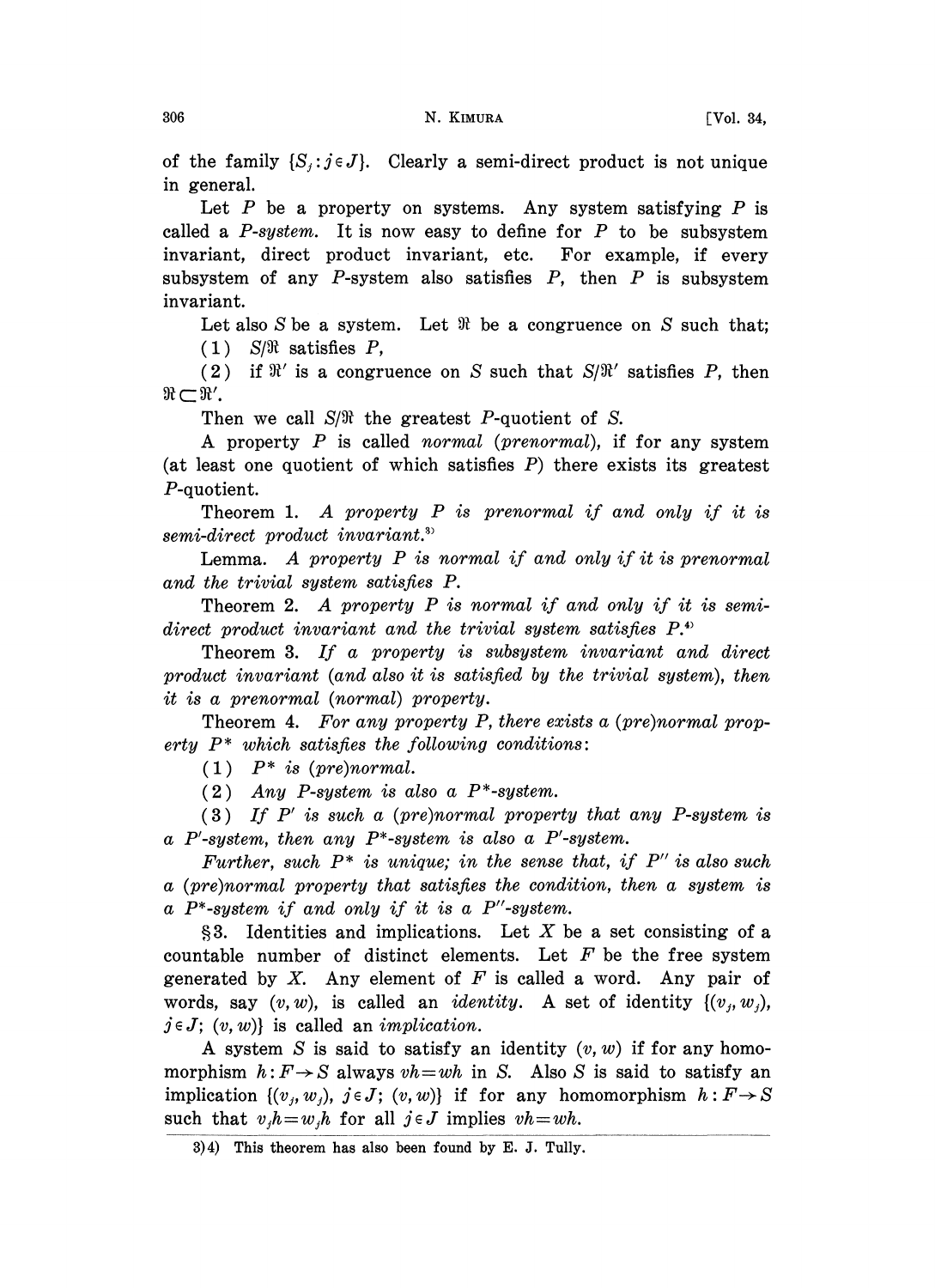No. 6] On Some Existence Theorems on Multiplicative Systems. I 307

An identity can be considered as an implication, but the converse is not true.

In multiplicative systems with a single binary multiplication, an associativity, a commutativity, an idempotency, etc., can be considered as identities, while a left cancellation law can be regarded as an implication.

A set of identities or implications can be considered as <sup>a</sup> property on systems.

As a characterization of properties defined by sets of identities, we have the following theorem by P. Hall. But any characterization theorem for properties defined by sets of implications is not yet known.

Theorem <sup>5</sup> (P. Hall). A property is subsystem, direct product and quotient invariant if and only if it is a set of identities.

Remark. This theorem was first obtained by P. Hall, but it has not been published.

Theorem 6. Any set of implications (identities) is a normal property.

4. Examples. As applications, we shall consider here only systems with a single binary multiplication. As usual  $AB$  stands for the set of all products of  $a \in A$  and  $b \in B$ . Even we shall give here only three examples of a little different sorts, we shall give several applications in  $\lceil 1 \rceil$ .

Theorem 7. Let S be any multiplicative system. Then there exists a disjoint family of left (right) ideals of S,  $\{L_i:j\in J\}$ , such that,

 $(1)$   $S = \bigcup \{L_i : j \in J\},\$ 

(2) If  $\{L_k : k \in K\}$  is a disjoint family of left (right) ideals of S such that  $S = \bigcup \{L'_k : k \in K\}$ , then for any  $j \in J$  there exists  $k \in K$  with  $L_i \subset L'_k$  [2, p. 41].

Theorem 8. Let S be an idempotent semigroup. Then there exists a disjoint family of rectangular subsemigroups  $\{S_i : j \in J\}$  with  $a$  semilattice  $J$  as its suffix set such that

(1)  $S = \bigcup \{S_i : j \in J\},\$ 

 $(2)$   $S_iS_j \subset S_i$ 

(3) If  $\{S'_k : k \in K\}$  is a disjoint family of subsemigroups of S with a semilattice K as its suffix set such that  $S = \bigcup \{S'_k : k \in K\}$  and  $S'_{k}S'_{k} \subset S'_{k}$ , then for any jeJ there exists  $k \in K$  such that  $S_{j} \subset S'_{k}$  [2, p. 50].

The notion of tensor product can be introduced in the usual fashion on systems.

Theorem 9. Let S be a system. Then there exists a unique congruence  $\Re$  on  $S$  such that

 $(1)$  S/ $\Re$  is idempotent, and

 $(2)$  if  $\Re'$  is such a congruence that  $S/\Re'$  is idempotent then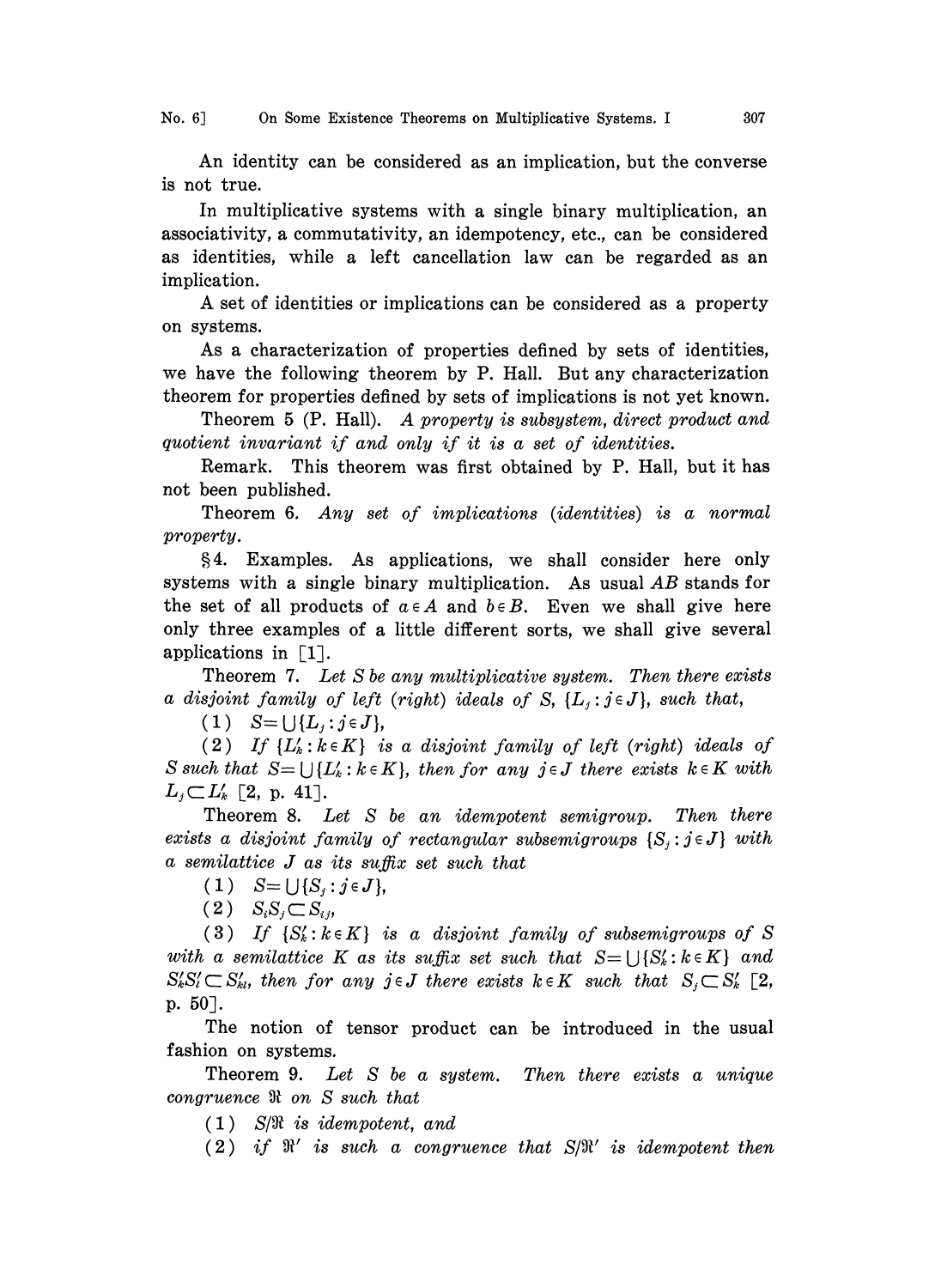$\Re \subset \Re'$ .

Furthermore  $S/\Re$  is isomorphic with the tensor product of S with the trivial system.

§5. Maximal P-quotients. Let S and all  $S_i$ ,  $j \in J$ , be systems and let  $r_j : S_j \to S$  be an onto homomorphism for each  $j \in J$ . Let  $\overline{S}$  be the direct product of  $S_j$ ,  $j \in J$ , and let  $p_j : \overline{S} \rightarrow S_j$  be the projection. For any element  $z \in S$ , the direct product  $T_z = \prod\{z r_j^{-1} : j \in J\}$  can be considered as a subset of  $\overline{S}$ . Define  $T = \bigcup \{T_z : z \in S\}$ . Then T is a subsystem of  $\overline{S}$  which is called the spined product of  $\{S_i:j\in J\}$ . Here S,  $r_i$  are called the spine and the spine homomorphism, respectively. It is to be noted that the spined product depends not only on its spine but also on all of its spine homomorphisms. If the spine is trivial, then the spined product coincides with the usual direct product. A property  $P$  is called spined product invariant, if the spined product of any  $P$ system with non-trivial spine (which need not be a  $P$ -system) is also <sup>a</sup> P-system. A semi-spined product is <sup>a</sup> subsystem of the spined product which is also a semi-direct product.

Let  $\Re_1$  and  $\Re_2$  be congruences on a system S. Let  $\Re_1 \vee \Re_2$  be the least congruence containing  $\Re_1$  and  $\Re_2$ . Then there exist the natural homomorphisms  $p_i : S/(W_1 \tImes W_2) \to S/W_i$ ,  $q_i : S/W_i \to S/(W_1 \tImes W_2)$  such that  $p_1q_1 = p_2q_2$ . Then  $S/(W_1 \tImes W_2)$  can be imbedded in the spined product  $p_1q_1=p_2q_2$ . Then  $S/(W_1\cap W_2)$  can be imbedded in the spined product T of  $S/\mathfrak{N}_1$  and  $S/\mathfrak{N}_2$  with  $S/(\mathfrak{N}_1 \vee \mathfrak{N}_2)$  and  $q_i$  as its spine and the spine homomorphism. This imbedding is an onto isomorphism if and only if  $\Re_1 \circ \Re_2 = \Re_1 \vee \Re_2$ , where  $\circ$  denotes the multiplication in the semigroup of all relations on S.

This can be generalized as follows.

Let  $\{\Re_j : j \in J\}$  be congruences on a system S. Then  $S/\bigcap \{\Re_j : j \in J\}$ is naturally isomorphic with a semi-spined product of  $\{S/\Re\}$ ;  $j \in J\}$ with  $S/\sqrt{\{\mathfrak{R}_i:j\in J\}}$  as its spine and the natural homomorphisms as its spine homomorphisms.

A property  $P$  is called semi-(pre)normal, if and only if for any system  $S$  (at least one quotient of which satisfies  $P$ ) there exists a family of congruences on S,  $\{\Re_i : j \in J\}$ , satisfying

(1)  $S/\Re$ , is a P-system,

(2) if  $\Re + S \times S$  and if  $S/\Re$  is a P-system, then there exists a unique  $j \in J$  such that  $\mathfrak{R}_j \subset \mathfrak{R}$ .

Theorem 10. A property on multiplicative systems is semiprenormal (semi-normal) if and only if it is a semi-spined product invariant property (such that it is satisfied by the trivial system).

6. Supplement. So far in this paper we have considered properties on general multiplicative systems. However for the application, the study of more restricted system is preferable. If we